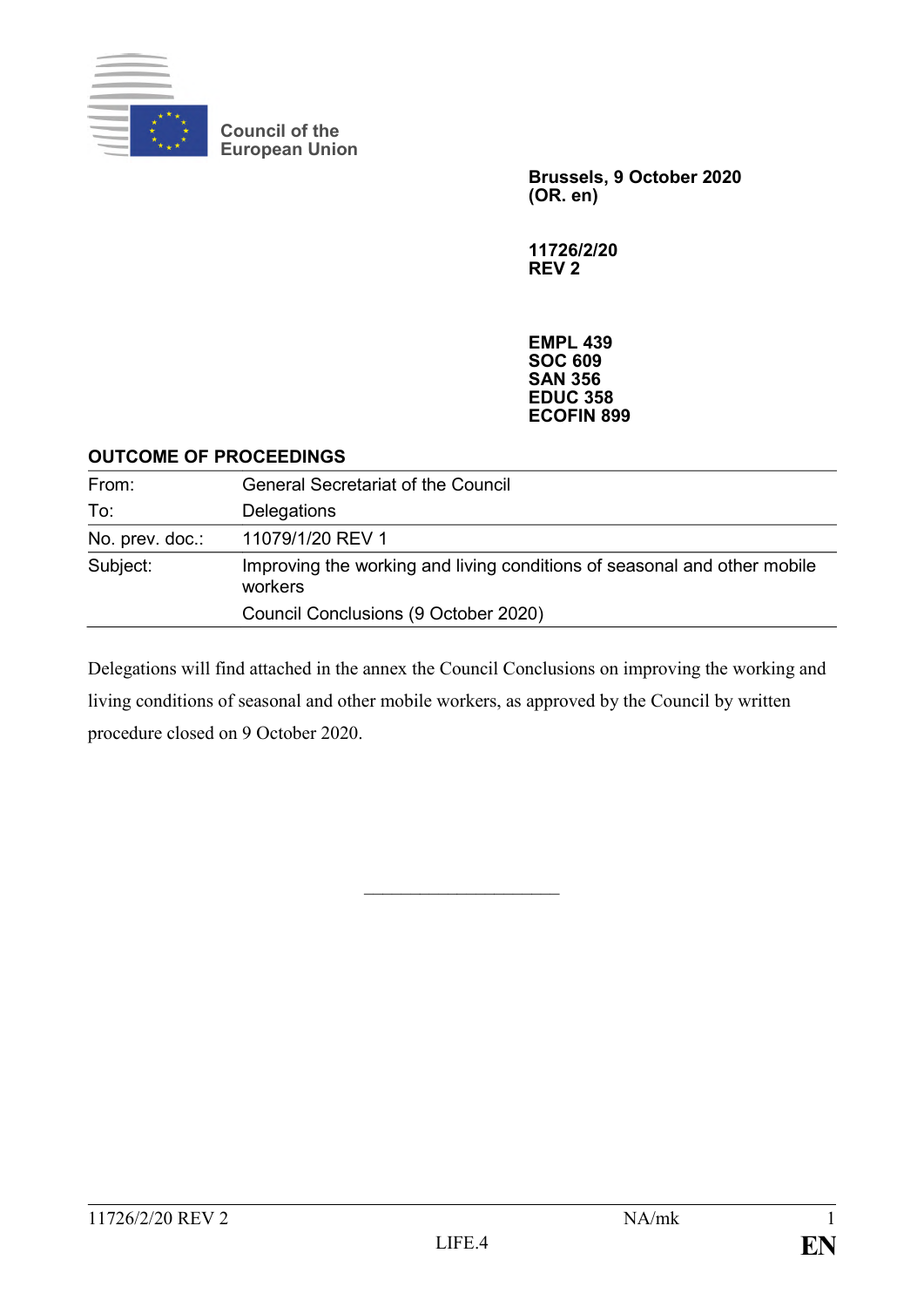#### **Improving the working and living conditions of seasonal and other mobile workers**

#### **Council conclusions**

#### RECOGNISING THAT:

- 1. Seasonal workers and a number of other mobile workers, including posted workers, who often work in one or more Member States for a limited period of time without settling there (hereafter 'seasonal and other mobile workers') are often more vulnerable than other workers and exposed to exploitation as well as to precarious or adverse working and living conditions (including with regard to occupational health and safety as well as housing), to infringements of labour law and to non-compliance with standards at work, and are more likely to be exposed to inadequate social security coverage.
- 2. The free movement of workers and the freedom to provide services as well as equal treatment are cornerstones of the European Union. Seasonal and other mobile workers make an important contribution to the internal market, and have continued to do so during the COVID-19 pandemic, proving once again their essential role in various sectors of the EU economy.
- 3. Seasonal and other mobile workers are often employed under temporary work contracts, through temporary work and recruitment agencies or subcontracting chains. Especially when not employed directly by the employer, they are often not provided with sufficient clarity and protection regarding information, liability and rights.
- 4. The COVID-19 pandemic is a serious threat to public health, with severe and widespread consequences for health and care systems, as well as for society and the economies and labour markets of all Member States. Nevertheless, the unprecedented measures taken by the Member States in the context of the COVID-19 response have particularly affected seasonal and other mobile workers.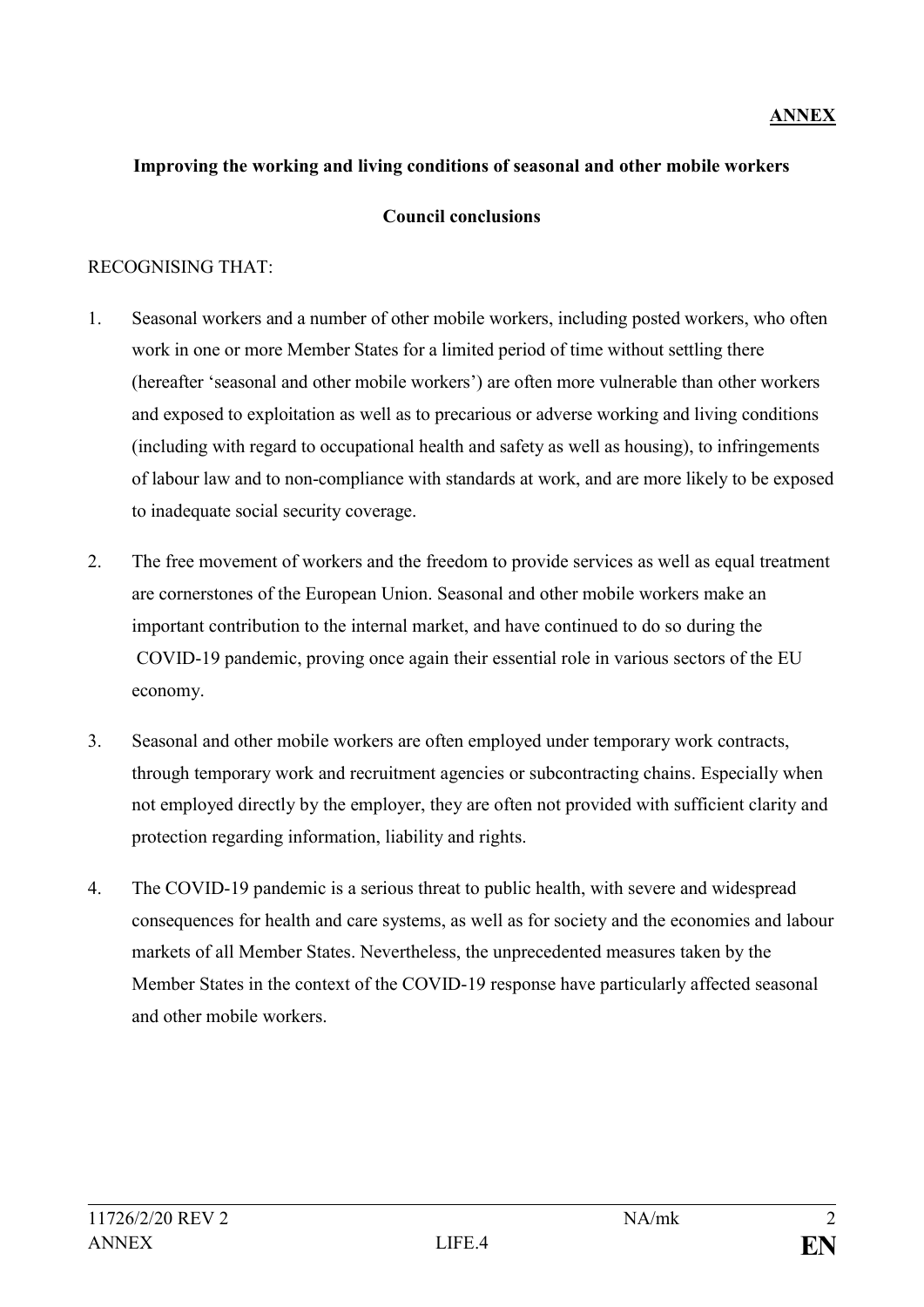- 5. The context of the COVID-19 pandemic has exacerbated and made even more visible some of the issues faced by seasonal and other mobile workers. In turn, when seasonal and other mobile workers face poor working and living conditions, the risk for further spreading of infectious diseases, including increasing the risk of COVID-19 clusters, may be higher.
- 6. COVID-19 has revealed that it is necessary to consider new actions for better application and enforcement of existing rules to protect seasonal and other mobile workers and to strengthen the resilience of the EU in times of crisis. Therefore, the Member States could use the set of existing tools – at international, EU and national level – to address and prevent the problems seasonal and other mobile workers are confronted with and to ensure their protection.
- 7. The Member States and other relevant stakeholders need to take appropriate action, to step up proper and effective application and enforcement of the relevant EU and national legislation and to ensure transparency regarding their action.

#### RECALLING THAT:

- 8. Union seasonal and other mobile workers exercising their freedom of movement in accordance with Article 45 TFEU enjoy the right of equal treatment, in particular with regard to the applicable employment, remuneration and working conditions. The freedom to provide services is guaranteed under Article 56 TFEU.
- 9. Third-country workers can benefit from the right to equal treatment under the relevant EU labour migration legislation.
- 10. The enforcement of EU and national law in this area is a competence of the Member States.

# WELCOMING:

11. The Guidelines on Seasonal Workers in the EU in the context of the COVID-19 Outbreak adopted by the European Commission on 16 July 2020.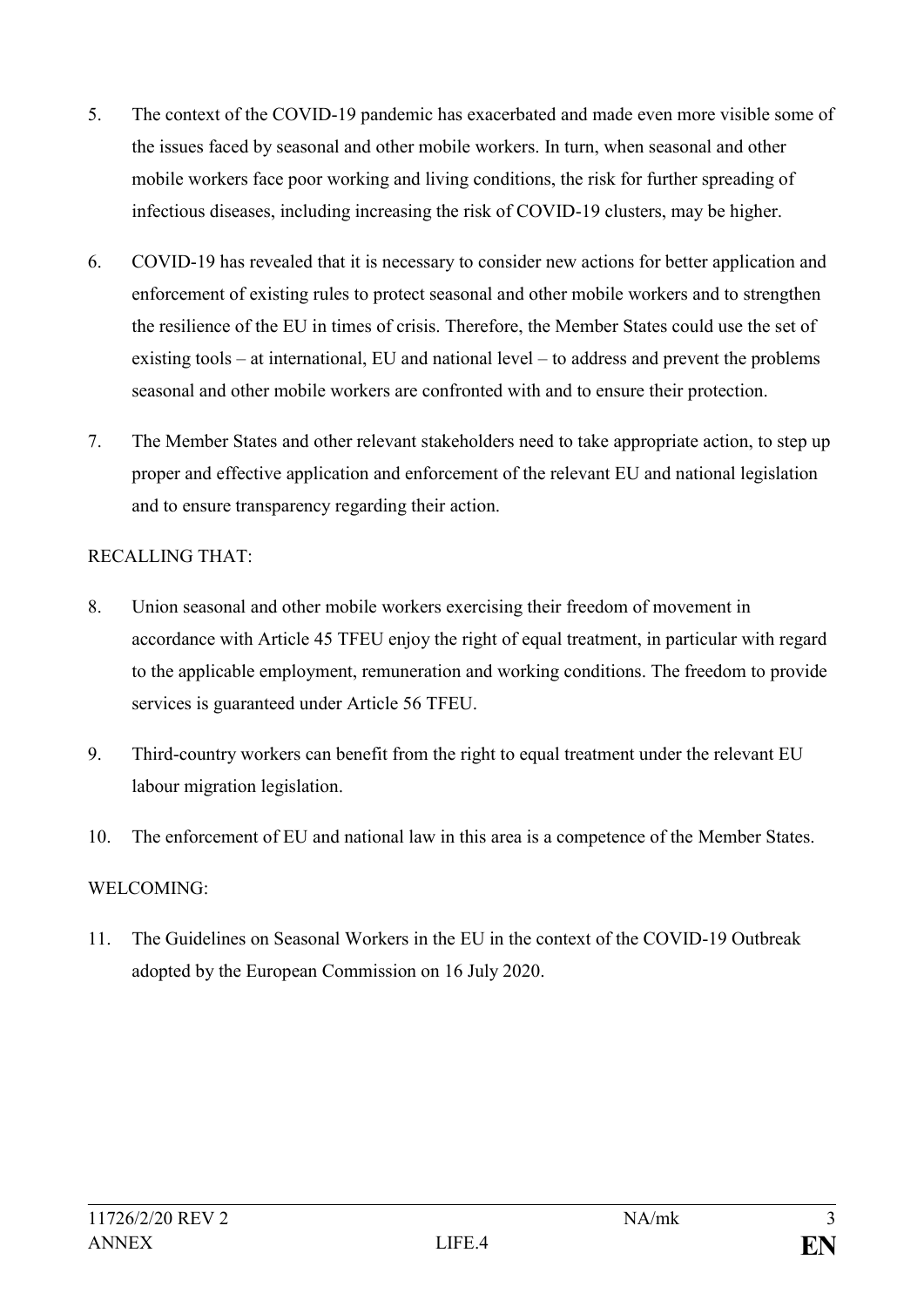- 12. The European Parliament Resolution of 19 June 2020 on European protection of cross-border and seasonal workers in the context of the COVID-19 crisis.
- 13. Initiatives at national level and bilateral agreements between authorities of the Member States to address the issues faced by seasonal and other mobile workers, in particular in the context of the COVID-19 crisis.
- 14. Sectoral initiatives as well as bipartite and tripartite agreements at national and European level to protect these workers and provide guidance to them and their employers.

# TAKING NOTE OF:

- 15. The work done by the EURES Network, including the EURES European Coordination Office and the EURES national coordination offices. The EURES portal offers detailed practical, legal and administrative information on living and working conditions in all Member States that may be of relevance to seasonal and other mobile workers.
- 16. The activities of the European Platform to enhance cooperation in tackling undeclared work, created in 2016. The Platform has on several occasions promoted actions targeted at seasonal and other mobile workers and has allowed mutual learning regarding effective approaches to tackle undeclared work in sectors relying heavily on cross-border seasonal work, such as agriculture and tourism.
- 17. The work of the Administrative Commission for the Coordination of Social Security Systems, which is responsible for dealing with administrative matters and questions of interpretation arising from the provisions of regulations on social security coordination, for facilitating the uniform application of the EU legislation, especially by promoting exchange of experience and best practice, and for fostering and developing collaboration between EU Member States, including on issues relevant to seasonal and other mobile workers.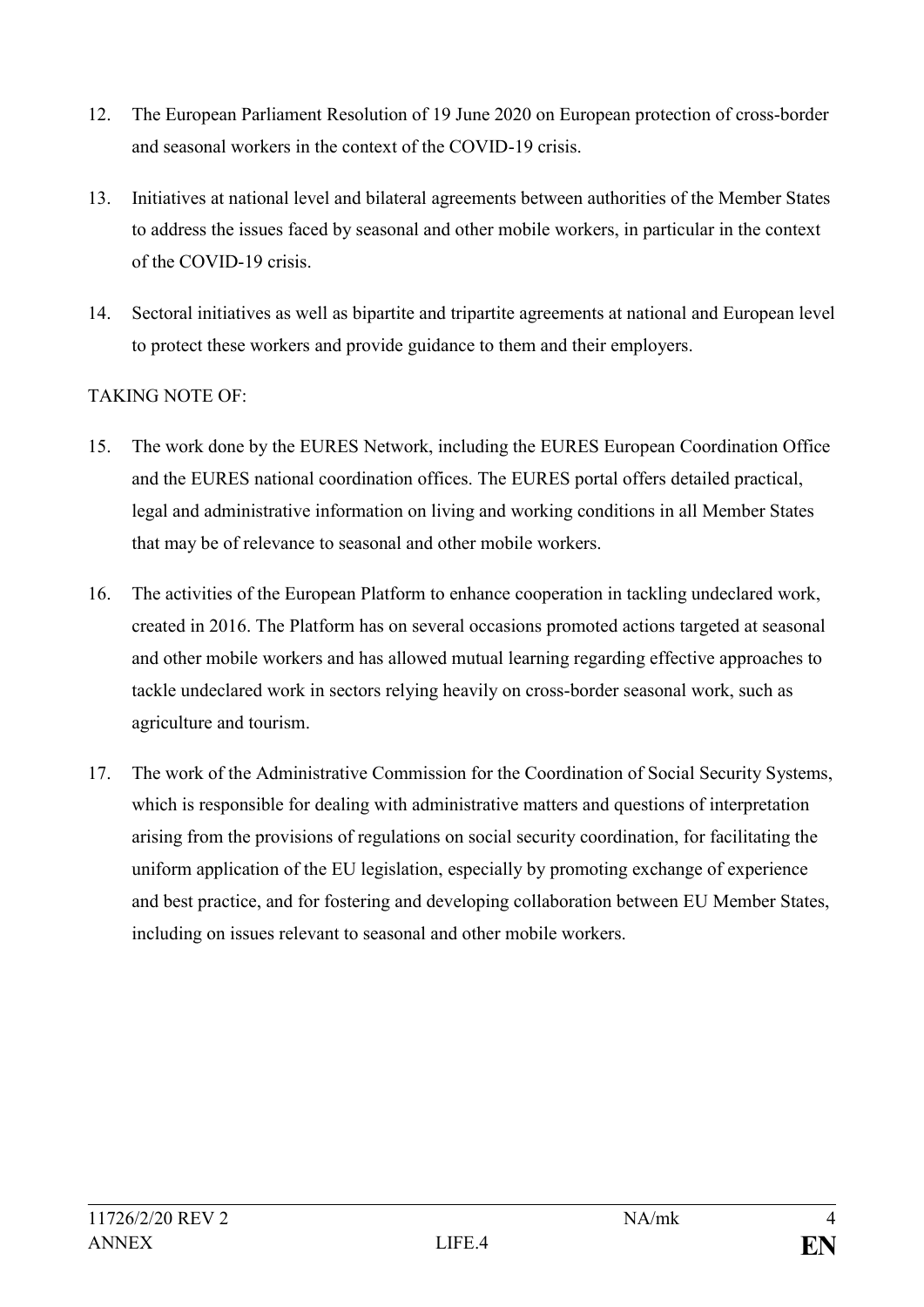- 18. The role of the European Labour Authority (ELA). Once fully operational, the ELA will assist – in cooperation with other institutions and bodies, where applicable – the Commission and the Member States in their effective application and enforcement of EU law related to labour mobility across the EU and the coordination of social security systems within the EU. The ELA will act within the scope of the relevant EU law.
- 19. The EU Strategic Framework on Health and Safety at Work 2014-2020, which identifies key challenges and strategic objectives for health and safety at work, presents key actions and identifies EU instruments.
- 20. The work of the European Agency for Safety and Health at Work (EU-OSHA) to make European workplaces safer, healthier and more productive for the benefit of workers, employers and governments, in particular, its guidelines of 24 April 2020 entitled 'COVID-19: back to the workplace – adapting workplaces and protecting workers' and its other COVID-19-specific resources for employers and workers.
- 21. The work of the Senior Labour Inspectors Committee (SLIC) to promote the equivalent and effective application of EU legislation on health and safety at work.
- 22. Similar guidelines and resources prepared by the relevant stakeholders at national and sectoral level, addressing seasonal and other mobile workers, as well as their employers.

# ACKNOWLEDGING:

23. The fundamental role of labour inspectorates and other competent authorities in ensuring proper application and enforcement of existing legislation and instruments in the area of freedom of movement of workers and freedom to provide services, in the area of working and living conditions, including occupational health and safety, and in the area of social security coordination.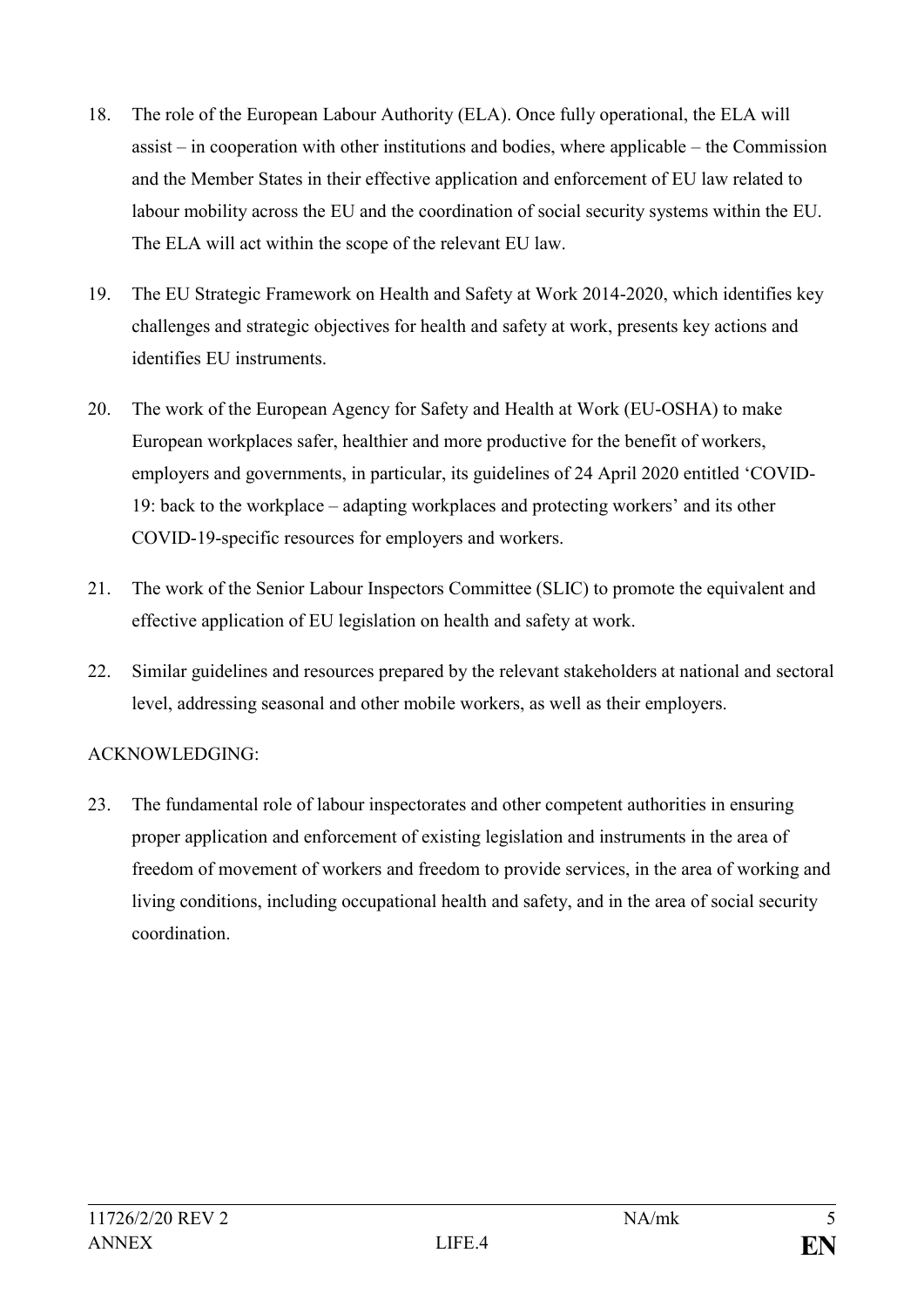- 24. The fundamental role of the social partners and the importance of social dialogue in supporting administrations, workers and employers in the proper and effective application of existing legislation, as well as in ensuring workers representation and the provision of information.
- 25. The important role of relevant non-governmental organisations in supporting the proper and effective application of existing instruments,

THE COUNCIL OF THE EUROPEAN UNION,

INVITES THE MEMBER STATES, IN ACCORDANCE WITH THEIR COMPETENCES AND TAKING INTO ACCOUNT NATIONAL CIRCUMSTANCES AND RESPECTING THE ROLE AND AUTONOMY OF THE SOCIAL PARTNERS, TO:

- 26. Fully APPLY and ENFORCE the existing EU and national legislation, especially in the areas of freedom of movement of workers and freedom to provide services, employment of thirdcountry nationals as seasonal workers, working and living conditions, including occupational health and safety, and social security coordination, in order to adequately protect seasonal and other mobile workers;
- 27. PROVIDE seasonal and other mobile workers relevant information, if necessary with support of ELA, regarding their rights and obligations as well as information regarding the authorities assisting seasonal and other mobile workers in the respective Member State in all the areas mentioned above, in their own language, especially if it is an official EU language, or a language they understand or may reasonably be presumed to understand and in a clear and transparent manner;
- 28. RAISE awareness among seasonal and other mobile workers regarding safety measures in the context of the COVID-19 pandemic, if possible with the support of the social partners, in their own language, especially if it is an official EU language, or a language they understand or may reasonably be presumed to understand and in a clear and transparent manner, including information on measures to be taken in case of symptoms of COVID-19;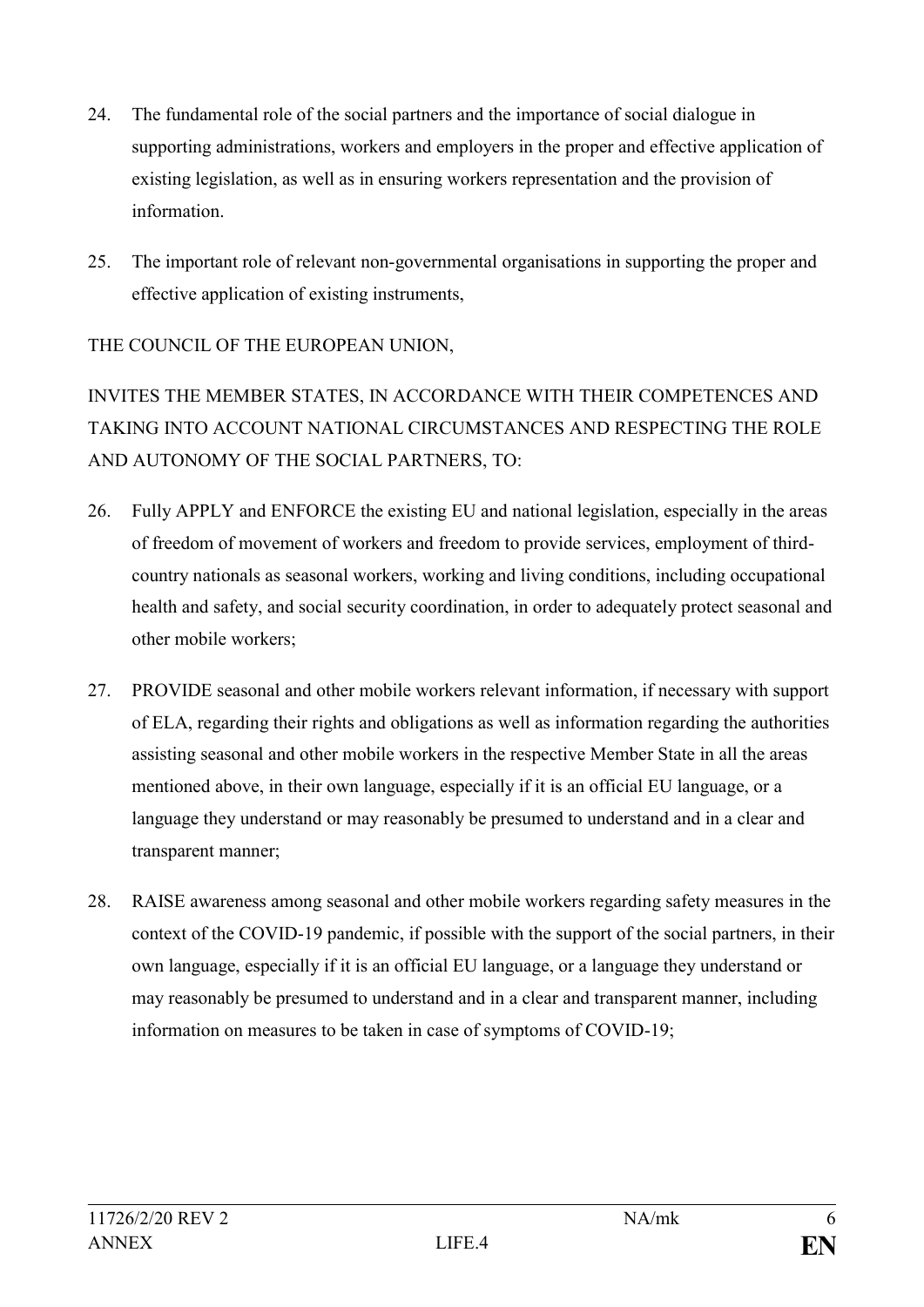- 29. INCREASE transparency on liability in the case of subcontracting chains, so that mobile workers and national authorities are able to identify the person or entity legally responsible for dealing with their claims; CONSIDER introducing limits to subcontracting chains as well as joint and several liabilities, where necessary;
- 30. EXPLORE the possibility of setting specific requirements for temporary work and recruitment agencies aimed at seasonal and other mobile workers in the EU, so as to ensure that such agencies respect minimum quality standards according to national and EU legislation and, where appropriate, collective agreements, and do not impose excessive or illegal fees on workers. These agencies should inform workers about the user-undertaking, period of employment, principles of remuneration – including the complete calculation as well as possible automatic deductions like rent or costs for accommodation or necessary protective equipment –working conditions, including rights and obligations of the parties in the event of termination of work, specific counselling services provided by social partners or public employment services, social security regulations and rights, including health coverage, travel and accommodation, and catering arrangements in written form, including electronic means. The information should be provided in the workers' own language or a language they understand and in a clear and transparent manner, before departure, regardless of the duration of their contract;
- 31. EVALUATE AND ADDRESS the specific situation of seasonal and other mobile workers in case of pandemic-related measures, such as lockdowns or border closures, including the possibility for them to return both to their home as well as to their host Member State without undue limitations to movement in order to take up or continue their employment;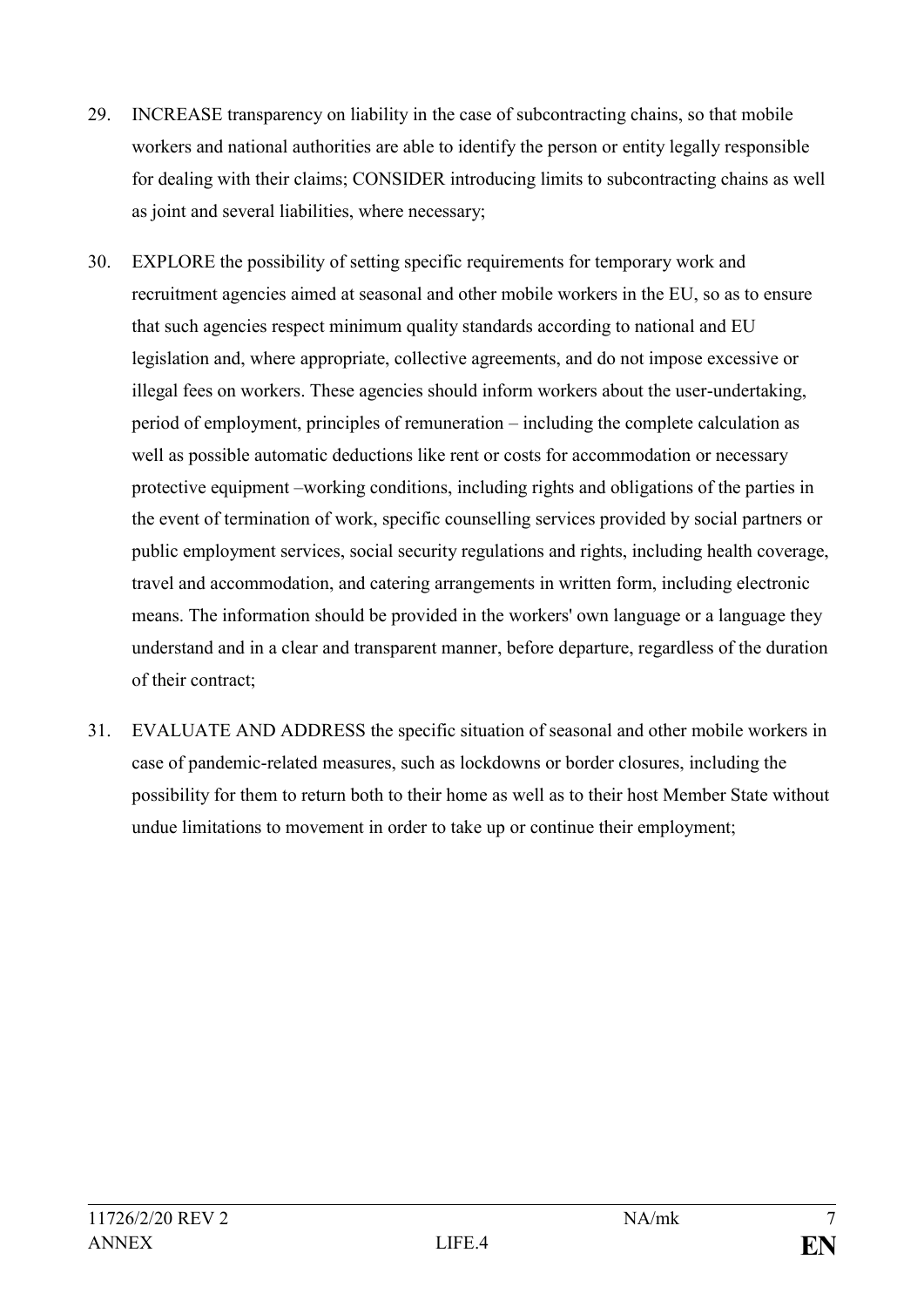- 32. EXAMINE whether seasonal and other mobile workers depend on their employers more than other workers do; CONSIDER how such dependencies could be tackled; and CONSIDER that seasonal and other mobile workers, during their stay in the host Member State, can benefit from accommodation, transport and catering corresponding to an adequate standard of living (as defined by national law and practice), meeting the general health and safety standards – also during crises situations – in force in the Member State concerned and at costs that are not excessive compared to the quality of the service and the net remuneration of the workers;
- 33. STEP UP cooperation and the exchange of best practice between administrations, including, where applicable, through the bodies to promote equal treatment, and to ASSIST Union workers and members of their family in accordance with the applicable EU legislation (e.g. Directive 2014/54/EU) as well as third-country workers benefiting from the right to equal treatment under the respective directives (e.g. Single Permit Directive 2011/98/EU or Seasonal Workers Directive 2014/36/EU);
- 34. EVALUATE whether the inspections currently in place are sufficient to enforce the existing EU and national legislation and SET targets for stepping up inspections, where necessary;
- 35. REFLECT, where applicable, on their social security legislation with regard to the adequate coverage of seasonal work;
- 36. PROVIDE access to upskilling and training opportunities, where appropriate;
- 37. EVALUATE whether it is opportune to ratify the ILO Convention No. 184 concerning safety and health in agriculture;
- 38. COOPERATE with the social partners to ensure support for employers and seasonal and other mobile workers, as well as their representation;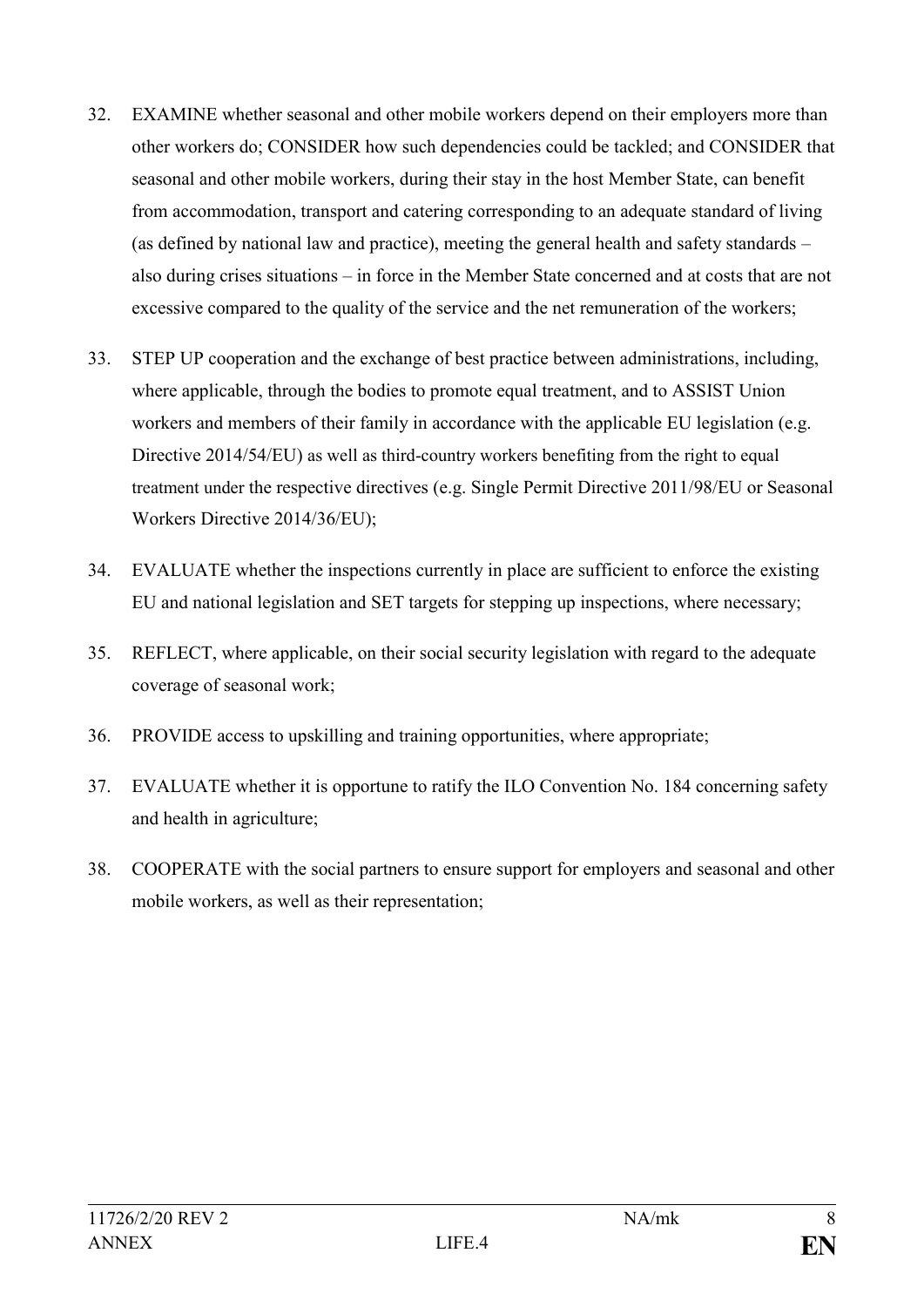- 39. PROMOTE, where applicable, the conclusion of collective agreements with regard to seasonal and other mobile workers; and
- 40. SUPPORT, where applicable, counselling services provided by trade unions or other stakeholders for seasonal and other mobile workers in order to actively promote the free movement of workers and the freedom to provide services in a social and fair manner. EXPLORE the possibility of providing such services on site;

CALLS ON THE MEMBER STATES AND THE EUROPEAN COMMISSION, IN ACCORDANCE WITH THEIR RESPECTIVE COMPETENCES, TAKING INTO ACCOUNT NATIONAL CIRCUMSTANCES AND RESPECTING THE ROLE AND AUTONOMY OF THE SOCIAL PARTNERS, TO:

- 41. Jointly COOPERATE with all the relevant stakeholders, in particular the social partners, through the available frameworks (e.g. committees, agencies, mutual learning activities) in order to properly apply and enforce the existing EU and national legislation;
- 42. EXPLORE the possibility of improving data collection on seasonal and other mobile workers in relevant sectors, in synergy with the relevant actors at both EU and national level;
- 43. EXPLORE possible joint communication and awareness-raising activities aiming, in particular, at improving information for workers and employers and at increasing their awareness regarding their rights and obligations, especially concerning working conditions and health and safety at work in cooperation with relevant EU and national actors including the European Agency for Safety and Health at Work. In addition, CONSIDER the possibility of setting up a communication campaign to present the positive effect and the essential role of seasonal and mobile workers in the EU for the functioning of the single market;
- 44. CONSIDER stepping up the cooperation between the European Commission and national bodies to promote equal treatment and to support Union workers and members of their family under Directive 2014/54/EU, for instance through mutual learning activities and the exchange of good practice;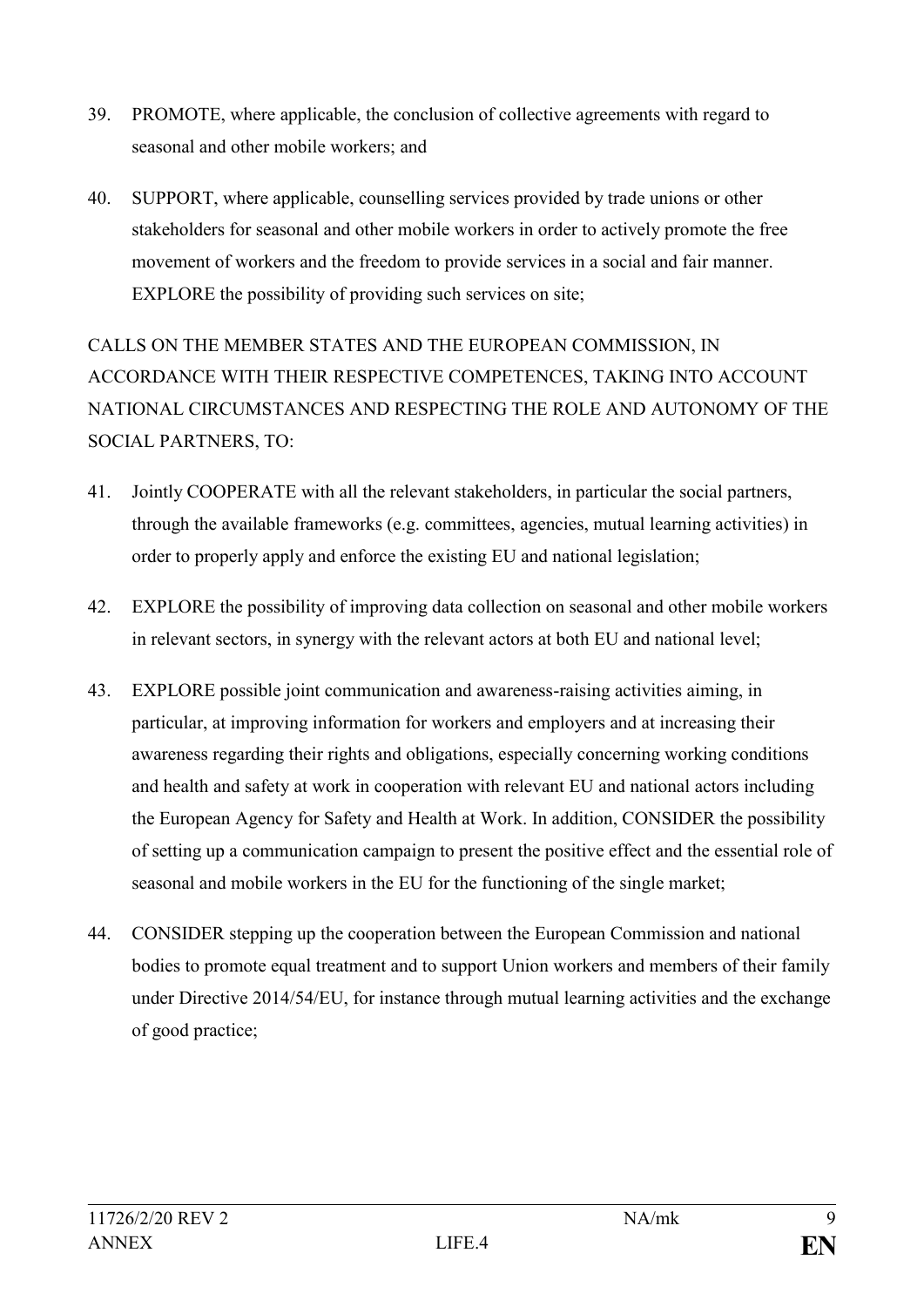- 45. WORK TOGETHER in order to prevent sub-standard wages, other exploitative practices and human trafficking of seasonal and other mobile workers, including strengthening administrative cooperation and raising awareness about risks and possible illegal practices; and
- 46. With regard to third-country nationals, PROMOTE, where appropriate, the inclusion in partnership and other relevant agreements with third countries of provisions prohibiting unfair recruitment practices, including unfair recruiting fees imposed on workers by private employment and/or migration agencies in their home countries;

# CALLS ON THE EUROPEAN COMMISSION TO:

- 47. COOPERATE with the Member States and other relevant stakeholders on issues related to seasonal and other mobile workers through the existing tools at EU level;
- 48. COOPERATE with the Advisory Committee on Health and Safety at Work on issues related to health and safety of seasonal and other mobile workers.
- 49. EVALUATE whether EU funding for specialised counselling services provided by trade unions or other stakeholders for seasonal and other mobile workers can be provided, within existing programmes, in order to actively promote the free movement of workers in a social and fair manner;
- 50. REFLECT on actions related to the occupational health and safety of workers, including seasonal and other mobile workers, in the context of the upcoming EU Strategic Framework on Health and Safety at Work;
- 51. ASSESS the areas where the protection of seasonal workers should be enhanced and make policy recommendations; and
- 52. CONDUCT a study to collect data on intra-EU seasonal work and identify the main challenges faced, including, where possible, during the COVID-19 pandemic, and ensure that data of individuals is disaggregated by sex in order to facilitate an assessment analysis of implemented actions;